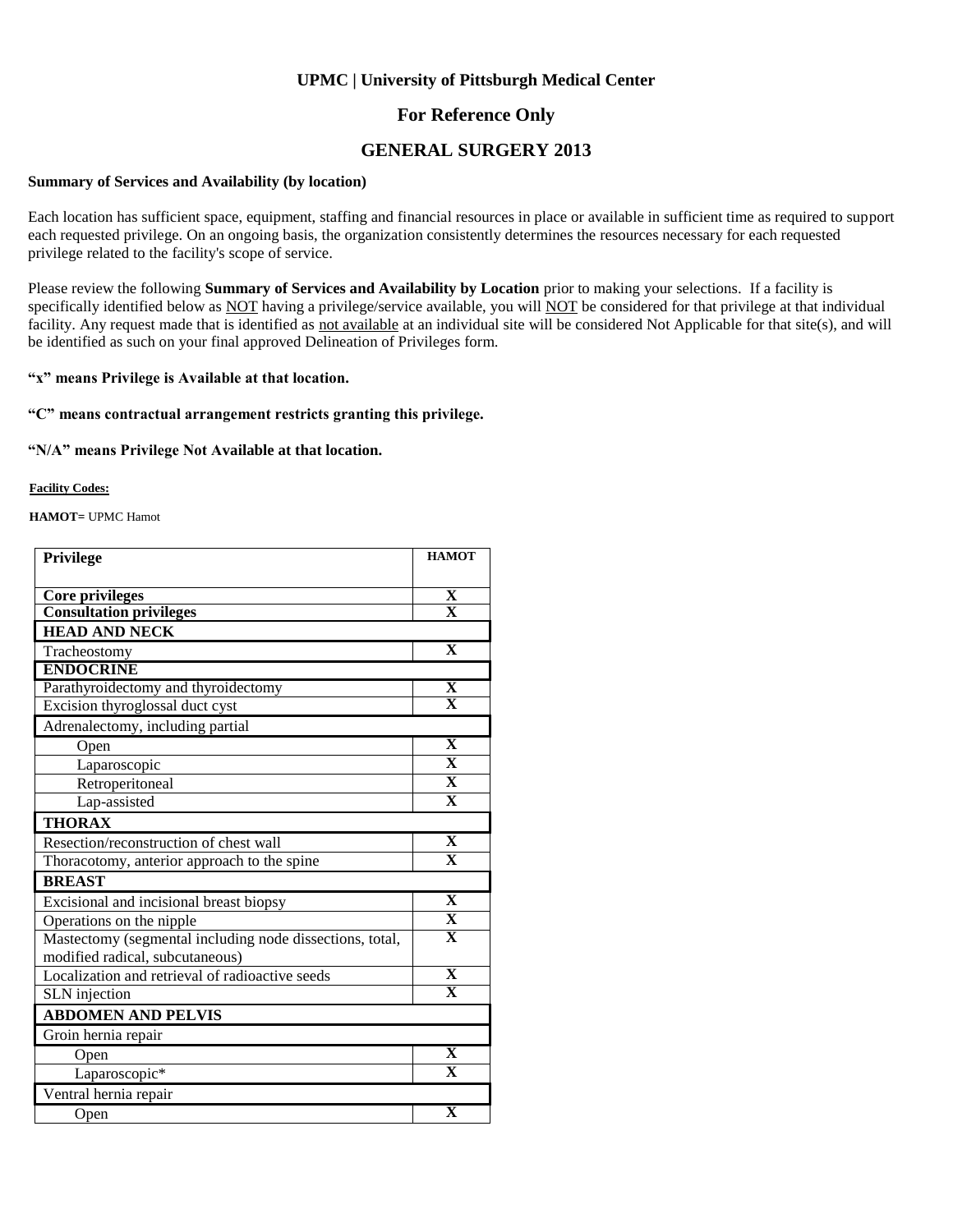# **For Reference Only**

### **GENERAL SURGERY 2013**

Page 2 of 5

| <b>Privilege</b>                                            | <b>HAMOT</b>            |
|-------------------------------------------------------------|-------------------------|
| Laparoscopic*                                               | $\mathbf X$             |
| Umbilical hernia repair                                     |                         |
| Open                                                        | X                       |
| Laparoscopic*                                               | X                       |
| Peritoneal/retroperitoneal dissection (e.g. for exposure of | X                       |
| the spine or lymphadenectomy)                               |                         |
| Exploratory laparotomy/laparoscopy                          | X                       |
| Diaphragmatic Herniorrhaphy                                 | $\overline{\mathbf{X}}$ |
| <b>ALIMENTARY TRACT</b>                                     |                         |
| Esophagectomy                                               | X                       |
| Nissen fundoplication                                       |                         |
| Open                                                        | X                       |
| Laparoscopic                                                | $\mathbf X$             |
| Gastrectomy, gastroenterostomy, gastrostomy                 |                         |
| Open                                                        | $\overline{\textbf{X}}$ |
| Laparoscopic*                                               | $\overline{\mathbf{X}}$ |
| Vagotomy except highly selective                            | X                       |
| Highly selective vagotomy                                   |                         |
| Open                                                        | $\overline{\mathbf{X}}$ |
| Laparoscopic*                                               | $\overline{\mathbf{X}}$ |
| Cholecystectomy (all techniques), cholecystostomy,          | $\mathbf X$             |
| common bile duct exploration                                |                         |
| Appendectomy                                                |                         |
| Open                                                        | X                       |
| Laparoscopic                                                | X                       |
| Incision, excision, resection of intestine, including       | $\overline{\mathbf{X}}$ |
| placement of enterostomy                                    |                         |
| Hemorrhoidectomy, Stapled hemorrhoidectomy,                 | $\mathbf X$             |
| sphincterotomy, fistulotomy and other techniques            | $\overline{\mathbf{X}}$ |
| Transanal excision/fulguration of anorectal                 |                         |
| mass<br>Repair enterocele/rectocele*                        | $\overline{\mathbf{X}}$ |
| Reconstructive perineal procedures (sphincteroplasty,       | $\overline{\mathbf{X}}$ |
| repair vesico-vaginal-enteric fistula)*                     |                         |
| Colectomy (all)/colostomy                                   |                         |
| Open                                                        | X                       |
| Laparoscopic*                                               | X                       |
| Transanal                                                   |                         |
| <b>TEMIS</b>                                                | N/A                     |
| <b>TEMS</b>                                                 | N/A                     |
| Splenectomy                                                 |                         |
| Open                                                        | X                       |
| Laparoscopic*                                               | X                       |
| Abdominoperineal resection                                  |                         |
| Open                                                        | $\overline{\mathbf{X}}$ |
| Laparoscopically assisted*                                  | X                       |
| Restorative proctocolectomy*                                | $\overline{\mathbf{X}}$ |
| Liver resections*                                           |                         |
|                                                             |                         |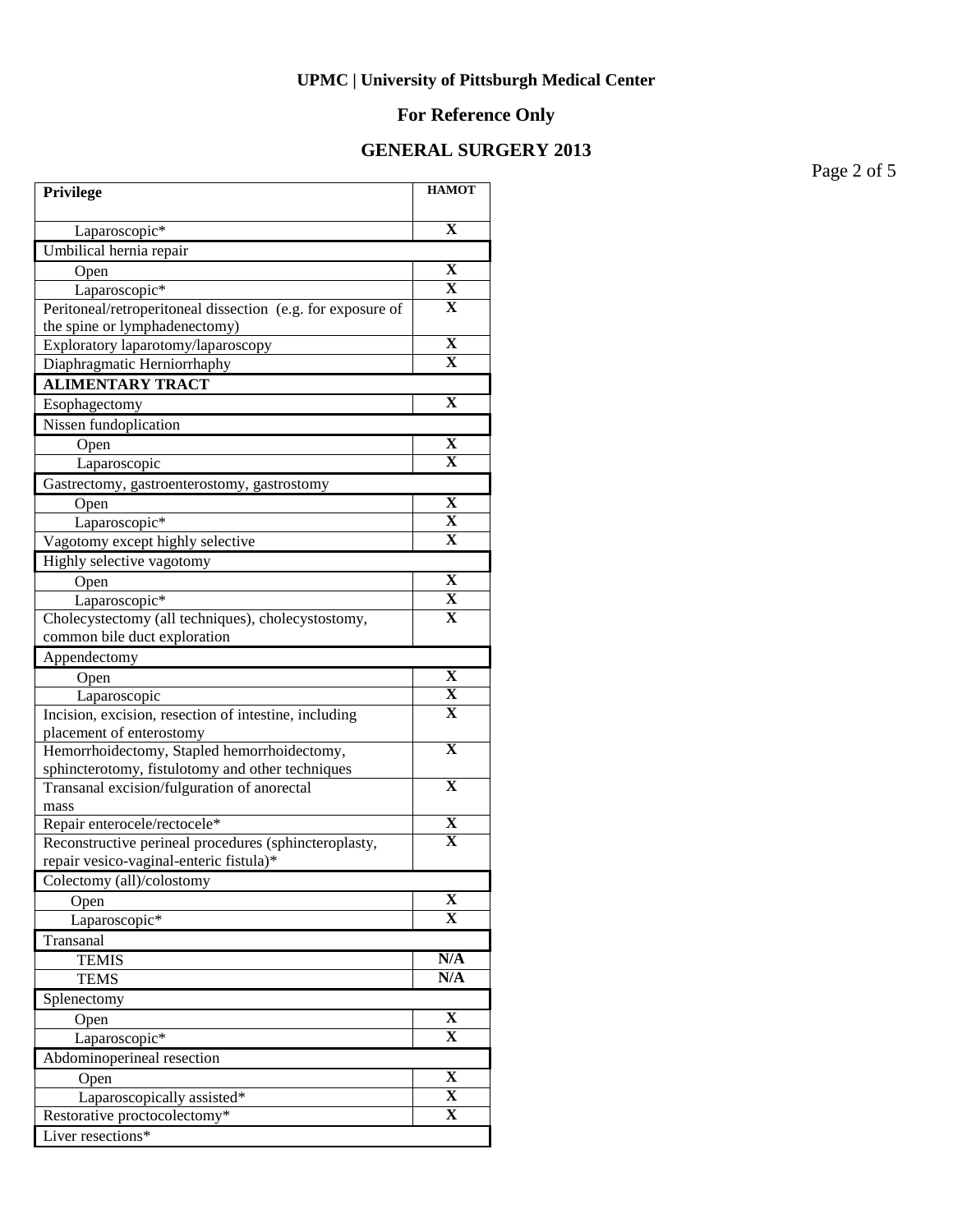# **For Reference Only**

### **GENERAL SURGERY 2013**

Page 3 of 5

| Privilege                                                            | <b>HAMOT</b>                                       |
|----------------------------------------------------------------------|----------------------------------------------------|
| Open                                                                 | $\mathbf X$                                        |
| Laparoscopic                                                         | $\mathbf{X}$                                       |
| Pancreas resections/debridement                                      |                                                    |
| Open                                                                 | X                                                  |
| Laparoscopic                                                         | $\overline{\mathbf{X}}$                            |
| Pancreatectomy                                                       | $\overline{\mathbf{X}}$                            |
| <b>GENITOURINARY TRACT</b><br>(In conjunction with other procedures) |                                                    |
| Insertion cystostomy tube                                            | X                                                  |
| Partial cystectomy, bladder repair                                   | $\mathbf X$                                        |
| Nephrectomy                                                          | $\mathbf X$                                        |
| Hysterectomy                                                         | N/A                                                |
| Salpingooophorectomy                                                 | $\mathbf X$                                        |
| <b>SKIN/SOFT TISSUE/BONE</b>                                         |                                                    |
| Regional lymph node dissections,                                     |                                                    |
| partial/complete including sentinel node techniques                  |                                                    |
| Cervical                                                             | $\mathbf X$                                        |
| Axillary                                                             | $\overline{\mathbf{X}}$                            |
| Mediastinal                                                          | N/A                                                |
| Periaortic                                                           | $\mathbf{X}$                                       |
| Pelvic                                                               | $\overline{\mathbf{X}}$                            |
| Sentinel Node Biopsy                                                 | $\overline{\mathbf{X}}$                            |
| Skin grafting, partial and full thickness                            | $\overline{\mathbf{X}}$                            |
| Fasciotomy                                                           | $\overline{\mathbf{X}}$                            |
| Amputations                                                          | $\overline{\mathbf{X}}$                            |
| Biopsy peripheral nerve                                              | $\overline{\mathbf{X}}$                            |
| <b>TRAUMA</b>                                                        |                                                    |
| Pericardial window/pericardiocentesis                                | $\mathbf X$                                        |
| Lung lobectomy                                                       | $\overline{\textbf{X}}$                            |
| Pneumonectomy                                                        | $\overline{\textbf{X}}$                            |
| <b>Procedures on Esophagus</b>                                       | X                                                  |
| Teletrauma                                                           | N/A                                                |
| <b>ENDOSCOPY</b>                                                     |                                                    |
| Esophagogastroduodenoscopy/biopsy                                    | X                                                  |
| Esophageal stent placement                                           | N/A                                                |
| Percutaneous endoscopic gastrostomy                                  | $\overline{\mathbf{X}}$                            |
| Laryngoscopy                                                         | $\overline{\mathbf{X}}$                            |
| Bronchoscopy/biopsy                                                  | $\overline{\mathbf{X}}$                            |
| Anoscopy/Proctoscopy                                                 | $\overline{\mathbf{X}}$<br>$\overline{\mathbf{X}}$ |
| Sigmoidoscopy/Colonoscopy/Biopsy/<br>Polypectomy/Stents              |                                                    |
| <b>BURN SURGERY</b>                                                  | $\overline{\mathbf{X}}$                            |
| <b>INTRAOPERATIVE ULTRASOUND</b>                                     | $\mathbf X$                                        |
| <b>ULTRASOUND</b>                                                    |                                                    |
| Focused Abdominal Sonogram for Trauma                                | X                                                  |
| (FAST)                                                               |                                                    |
| <b>VIDEOMAPPING</b>                                                  |                                                    |
| Videoassisted parathyroidectomy/thyroidectomy                        | N/A                                                |
| Videoassisted neuroendocrine tumor resection                         | N/A                                                |
|                                                                      |                                                    |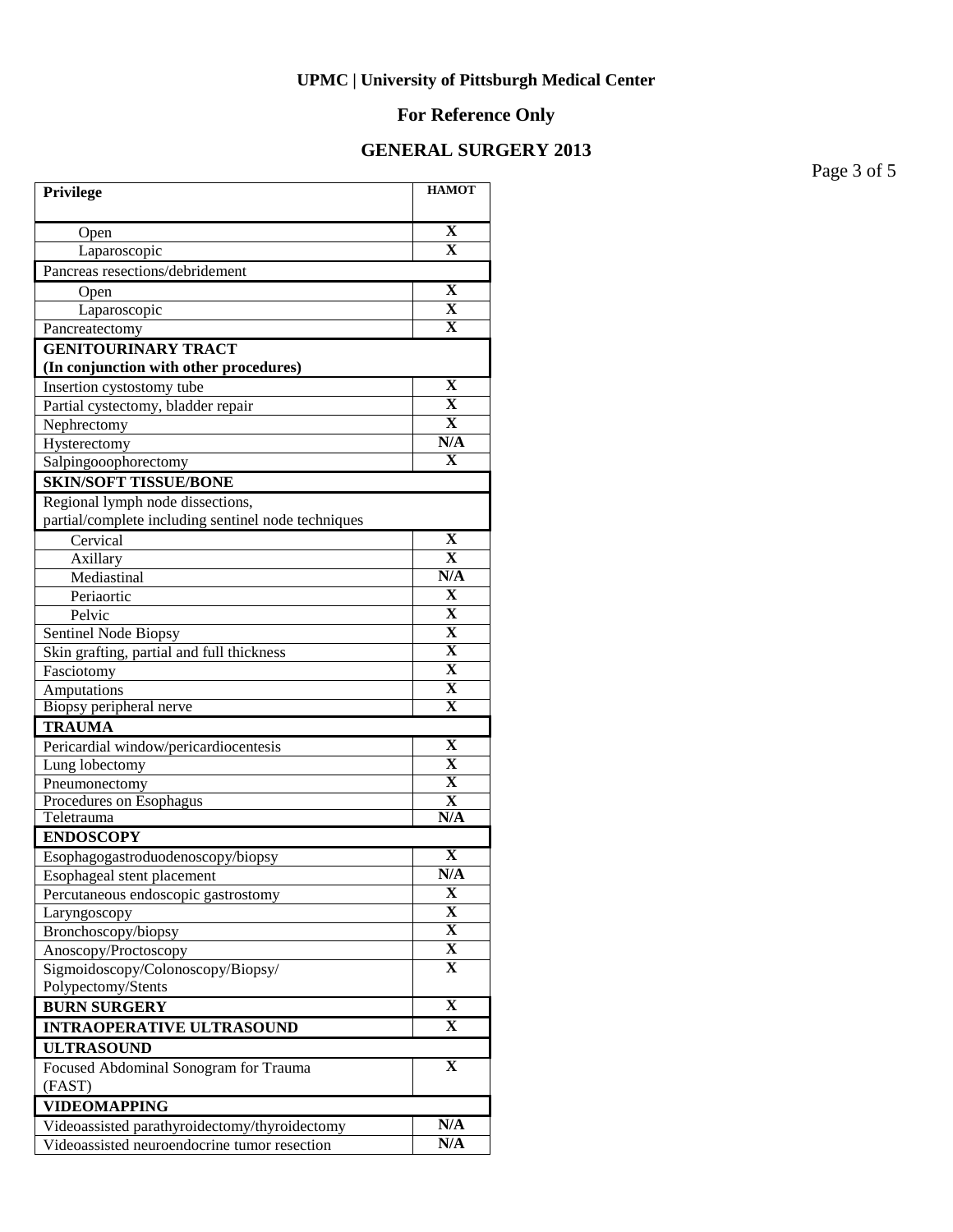# **For Reference Only**

### **GENERAL SURGERY 2013**

Page 4 of 5

| Privilege                                                                                    | НАМОТ                        |
|----------------------------------------------------------------------------------------------|------------------------------|
| Intraoperative Nuclear Mapping (Gamma Probe)                                                 | $\overline{\mathbf{X}}$      |
| <b>TELEMEDICINE</b>                                                                          | $\overline{\mathbf{X}}$      |
|                                                                                              | X                            |
| <b>ROBOTICS (Certificate Required)</b>                                                       | $\overline{\mathbf{X}}$      |
| <b>FLUOROSCOPY</b> (Certificate Required)                                                    |                              |
| <b>LASER</b><br>Nd:YAG                                                                       | N/A                          |
| CO <sub>2</sub>                                                                              | $\mathbf{X}$                 |
| KTP:YAG                                                                                      | N/A                          |
| Argon                                                                                        | $\overline{\mathbf{X}}$      |
| Excimer-308 nm                                                                               | N/A                          |
| Diode-532 nm                                                                                 | $\overline{\mathbf{X}}$      |
| Diode- 630 nm                                                                                | N/A                          |
| Diode-810 nm                                                                                 | N/A                          |
| Diode (Indigo)-832 nm                                                                        | N/A                          |
| Ho:YAG                                                                                       | $\mathbf{X}$                 |
| <b>ANESTHESIA</b>                                                                            |                              |
| Moderate Sedation                                                                            | $\mathbf X$                  |
| <b>CRITICAL CARE</b>                                                                         |                              |
| Medical supervision of intensive care unit patients,                                         | $\mathbf X$                  |
| emergency transport, critical illness, and multi-system                                      |                              |
| organ failure                                                                                |                              |
| Arterial catheter insertion                                                                  | X                            |
| Central venous and percutaneous dialysis catheter                                            | $\mathbf X$                  |
| insertion                                                                                    |                              |
| Pulmonary artery catheter insertion                                                          | X                            |
| Pericardiocentesis                                                                           | $\mathbf X$                  |
| Interpretation and management of hemodynamic data                                            | X                            |
| Initiation and management of vasoactive and/or anti-                                         | $\mathbf X$                  |
| arrhythmic drug infusions                                                                    |                              |
| Debrillation/cardioversion                                                                   | X                            |
| Transthoracic echocardiography (limited)                                                     | X                            |
| Airway management of the non-intubated patient                                               | X                            |
| Endotracheal intubation (oral, nasal)                                                        | $\overline{\textbf{X}}$      |
| Cricothyrotomy                                                                               | $\overline{\mathbf{X}}$      |
| Percutaneous tracheostomy                                                                    | $\overline{\mathbf{X}}$      |
| Bronchoscopy                                                                                 | X                            |
| Thoracentesis                                                                                | X<br>$\overline{\mathbf{X}}$ |
| Thoracostomy tube insertion/management<br>Mechanical ventilation - initiation and management | $\overline{\mathbf{X}}$      |
| Renal replacement therapy management                                                         | N/A                          |
| Nutritional management of the ICU patient                                                    | $\overline{\mathbf{X}}$      |
| Lumbar puncture                                                                              | $\overline{\mathbf{X}}$      |
| Intercostal nerve block                                                                      | $\overline{\mathbf{X}}$      |
| Cardiopulmonary resuscitation                                                                | $\overline{\mathbf{X}}$      |
| Abdominal paracentesis                                                                       | $\overline{\mathbf{X}}$      |
| Diagnostic ultrasonography                                                                   | $\overline{\mathbf{X}}$      |
| Fluoroscopy                                                                                  | $\overline{\mathbf{X}}$      |
| Administration of intermittent and continuous sedation,                                      | X                            |
| analgesia, and intravenous anesthetics for management of                                     |                              |